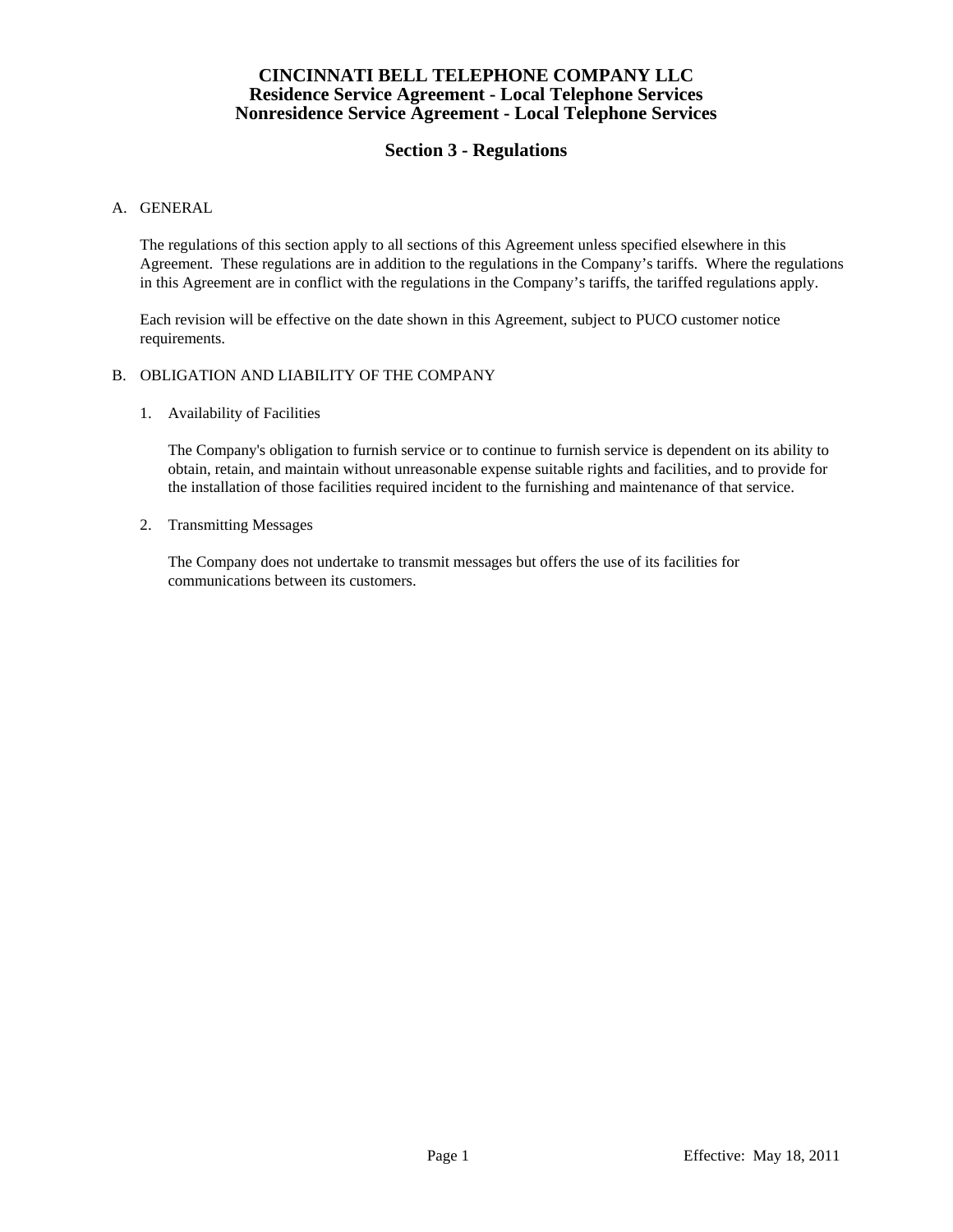# **Section 3 - Regulations**

### B. OBLIGATION AND LIABILITY OF THE COMPANY (Continued)

### 3. Service Irregularities and Interruptions

 In view of the fact that the Customer has exclusive control of his communications over the facilities furnished him by the Company, and of the other uses for which facilities may be furnished him by the Company, and because of unavoidability of errors incident to the services and to the use of such facilities of the Company, the services and facilities furnished by the Company are subject to the terms, conditions, and limitations herein specified.

 No credit allowance will be made for interruptions due to electric power failure where the customer is responsible for providing electric power.

 Credit allowance for interruptions of Measured Service or other usage based service will not affect the number of local messages or usage to which the customer is entitled during a given billing period.

 The liability of the Company for damages arising out of mistakes, omissions, interruptions, delays or errors, or defects in transmission occurring in the course of furnishing service or facilities and not caused by the negligence of the Customer, or of the Company in failing to maintain proper standards of maintenance and operation and to exercise reasonable supervision, will in no event exceed an amount equivalent to the proportionate charge to the Customer for the period of service during which such mistake, omission, interruption, delay or error, or defect in transmission occurs.

 The Customer indemnifies and saves the Company harmless against claims for libel, slander, or infringement of copyright arising from the material transmitted over its facilities; against claims for infringement of patents arising from combining with, or using in connection with, facilities of the Company, apparatus and systems of the Customer; and against all other claims arising out of any act or omission of the Customer in connection with the facilities provided by the Company; and against any and all losses from damage to the Customer's facilities or equipment attached or connected to facilities furnished by the Company.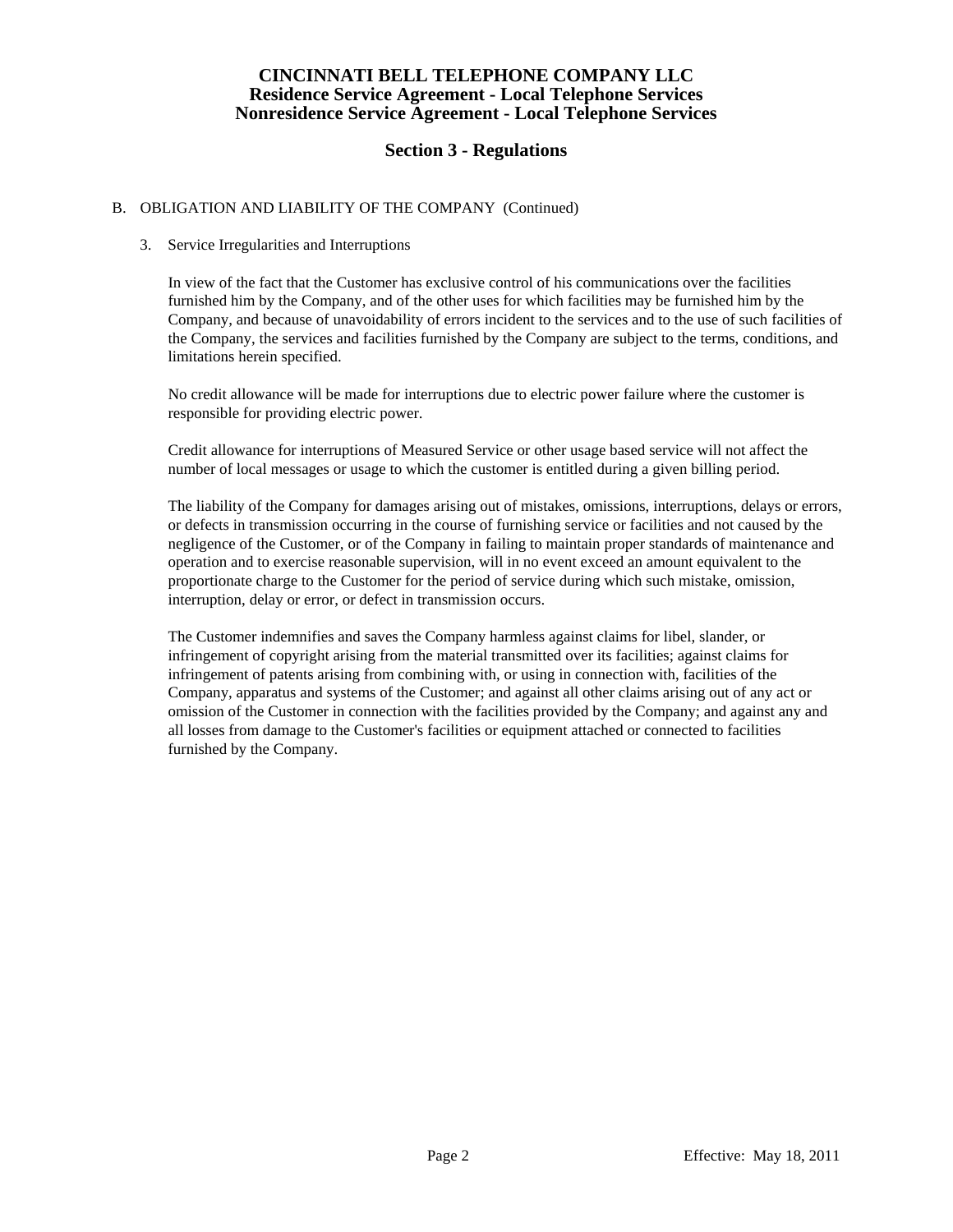# **Section 3 - Regulations**

### B. OBLIGATION AND LIABILITY OF THE COMPANY (Continued)

### 4. Use of Connecting Company Lines

 When the lines of other telephone companies are used in establishing connections to points not reached by the Company's lines, the Company is not liable for any act or omission of the other company or companies.

#### 5. Defacement of Premises

 The Company is not liable for any defacement or damage to the Customer's premises resulting from the existence of the Company's equipment and associated wiring on such premises, or from the installation or removal thereof, when such defacement or damage is not the result of the negligence of the Company.

 When the Customer is a tenant and requests an installation that could, in the opinion of the Company, result in damage to the property of the owner, the customer must obtain, prior to installation, a written release from the owner or his authorized agent absolving the Company of liability.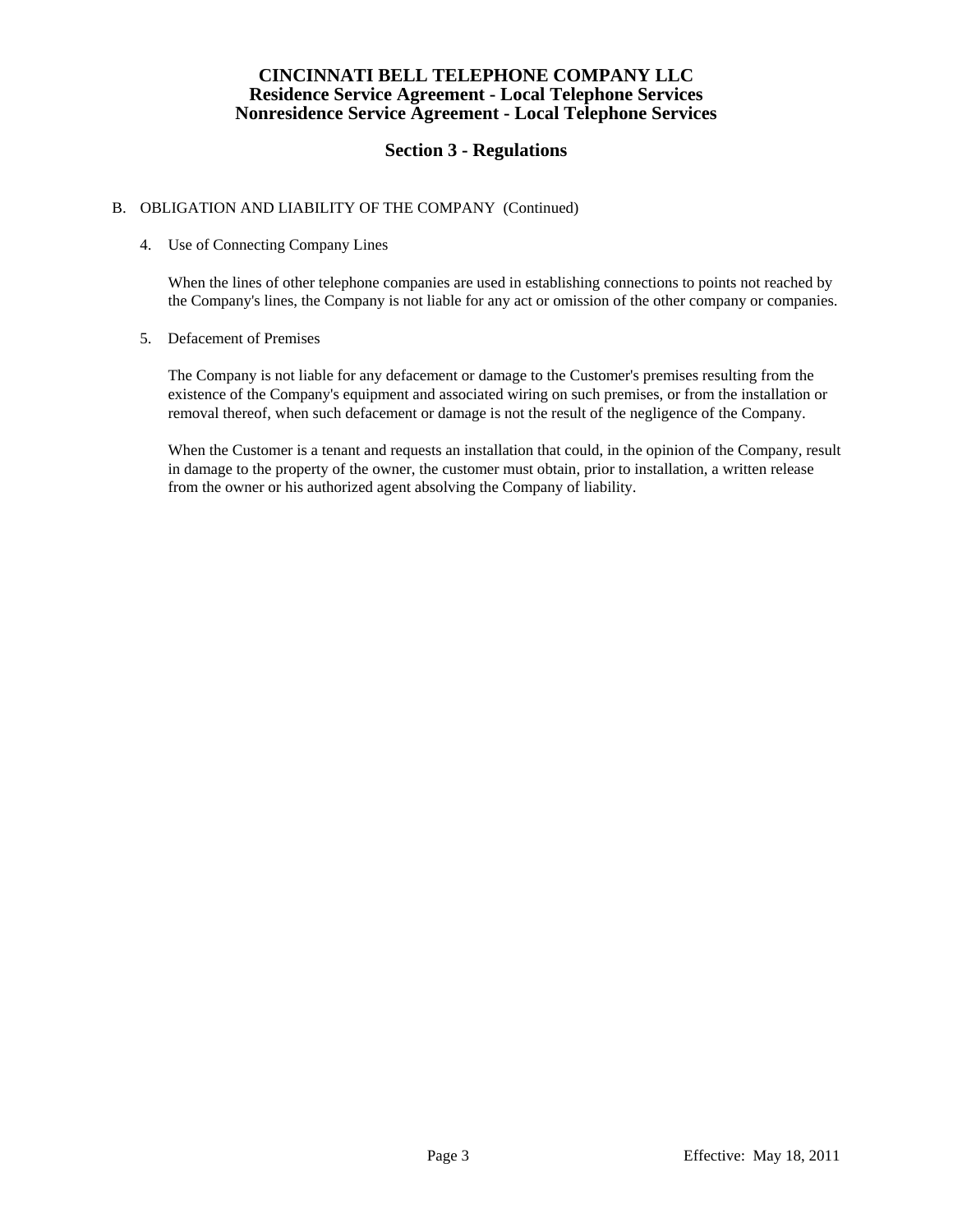# **Section 3 - Regulations**

#### C. USE OF SERVICE AND FACILITIES

#### 1. Ownership and Use of Service and Equipment

 Equipment and lines furnished by the Company on the premises of a Customer are the property of the Company, whose agents and employees have the right to enter the premises at any reasonable hour for the purpose of installing, inspecting, maintaining, or repairing the equipment and lines, or upon termination of the service, for the purpose of removing such equipment or lines.

 Equipment furnished by the Company must, upon termination of service for any cause whatsoever, be returned to it in good condition, except for reasonable wear and tear.

2. Shared Tenant Services.

 Local Exchange Service may be shared on measured rate individual lines and trunks. Sharing of flat rate lines, flat rate trunks, and Foreign Exchange service is prohibited.

 A sharer may provide service only within a single building, or a contiguous complex of buildings under common ownership or management. A contiguous complex of buildings may be intersected by public thoroughfares provided that the property segments created would be continuous in the absence of the thoroughfares. Where separate buildings are involved, they must have a related business purpose, i.e., industrial park, shopping center, or university.

 Participation in sharing systems shall be limited to occupants of a building or contiguous complex of buildings which compose a sharing system.

Direct interconnection of a sharing system with other PBX systems is prohibited.

 The Company will not be responsible for the manner in which the use of service or charges are allocated to others by a Customer who shares service. All applicable rates and charges for such service will be billed to the Customer.

 Service orders will be accepted by the Company only from the Customer. The Company will respond to repair and maintenance requests from others provided that the Customer is responsible for any maintenance of service charges that may be billed by the Company.

 Directory listings for the patrons of Customers who share Local Exchange Service will be provided as Additional Listings at the rates, terms, and conditions shown in Section 14 of this Agreement.

 Government and Education Discounts, as specified in Section 20 of this Agreement, do not apply for sharing applications.

 Rules and regulations regarding the resale and sharing of Local Exchange Service do not apply to hotels, hospitals and skilled nursing homes or where the end users of the exchange service are considered transient in nature and the service is considered incidental to the function of the organization providing such service.

 A sharer of Local Exchange Service who is utilizing customer provided equipment must comply with the rules and regulations concerning interconnection as specified in part C.3. following.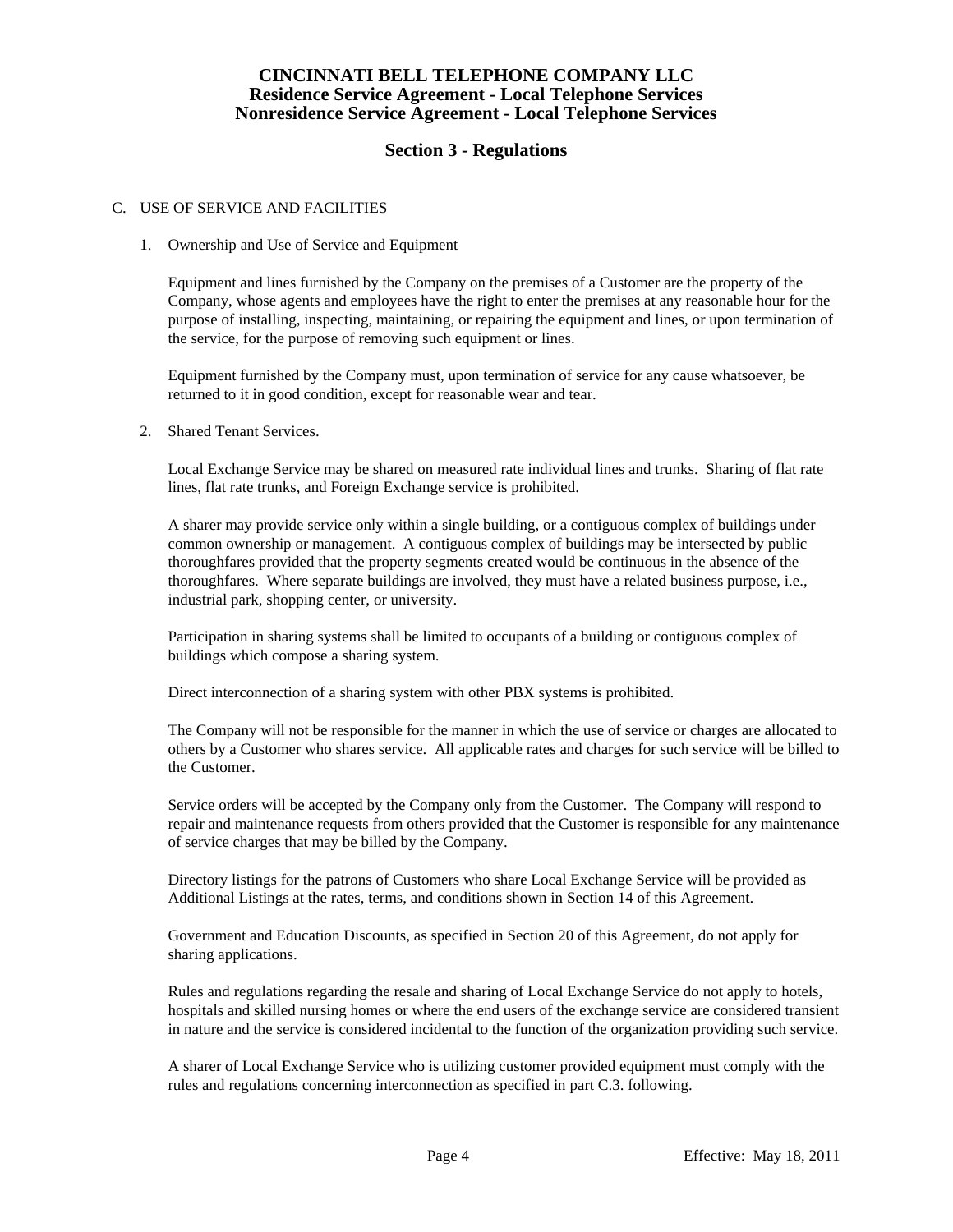# **Section 3 - Regulations**

### C. USE OF SERVICE AND FACILITIES (Continued)

- 3. Connections of Customer-Provided Terminal Equipment, Communications Systems, and Inside Wire
	- a. General

 Terminal equipment, communications systems and inside wire provided by the Customer may be connected at the Customer's premises to telecommunications services furnished by the Company where such connections are made in accordance with the provisions of Part 68 of the Federal Communications Commission's (FCC) Rules and Regulations and any applicable Company tariffs and/or service agreements, as are now in effect or may become effective.

b. Responsibility of the Customer

 The customer will be responsible for the installation, operation and maintenance of any customer-provided terminal equipment, communications system, or inside wire. No combinations of customer-provided terminal equipment, communications systems, or inside wire shall require change in or alteration of the equipment or services of the Company, cause electrical hazards to Company personnel, damage to Company equipment, malfunction of Company billing equipment, or degradation of service to persons other than the user of the subject terminal equipment or communications system, the calling or called party. Upon notice from the Company that customer-provided terminal equipment, communications system, or inside is causing such hazard, damage, malfunction or degradation of service, the Customer must make whatever changes are necessary to remove or prevent such hazard, damage, malfunction or degradation of service.

 The Customer will be responsible for the payment of a Maintenance of Service Charge as provided in Section13 of this Agreement for visits by a Company employee to the Customer's premises when a service difficulty or trouble report results from the use of customer-provided terminal equipment, communications system, or inside wire.

 The Customer assumes the risk of loss of service, damage to property or death or injury of the Customer or the Customer's agent with respect to operation and maintenance of any customer-provided terminal equipment, communications system, or inside wire. The Customer will save the Company harmless from any and all liability, claims, or damage suits arising out of the Customer's operation and maintenance of any customer-provided terminal equipment, communications system, or inside wire.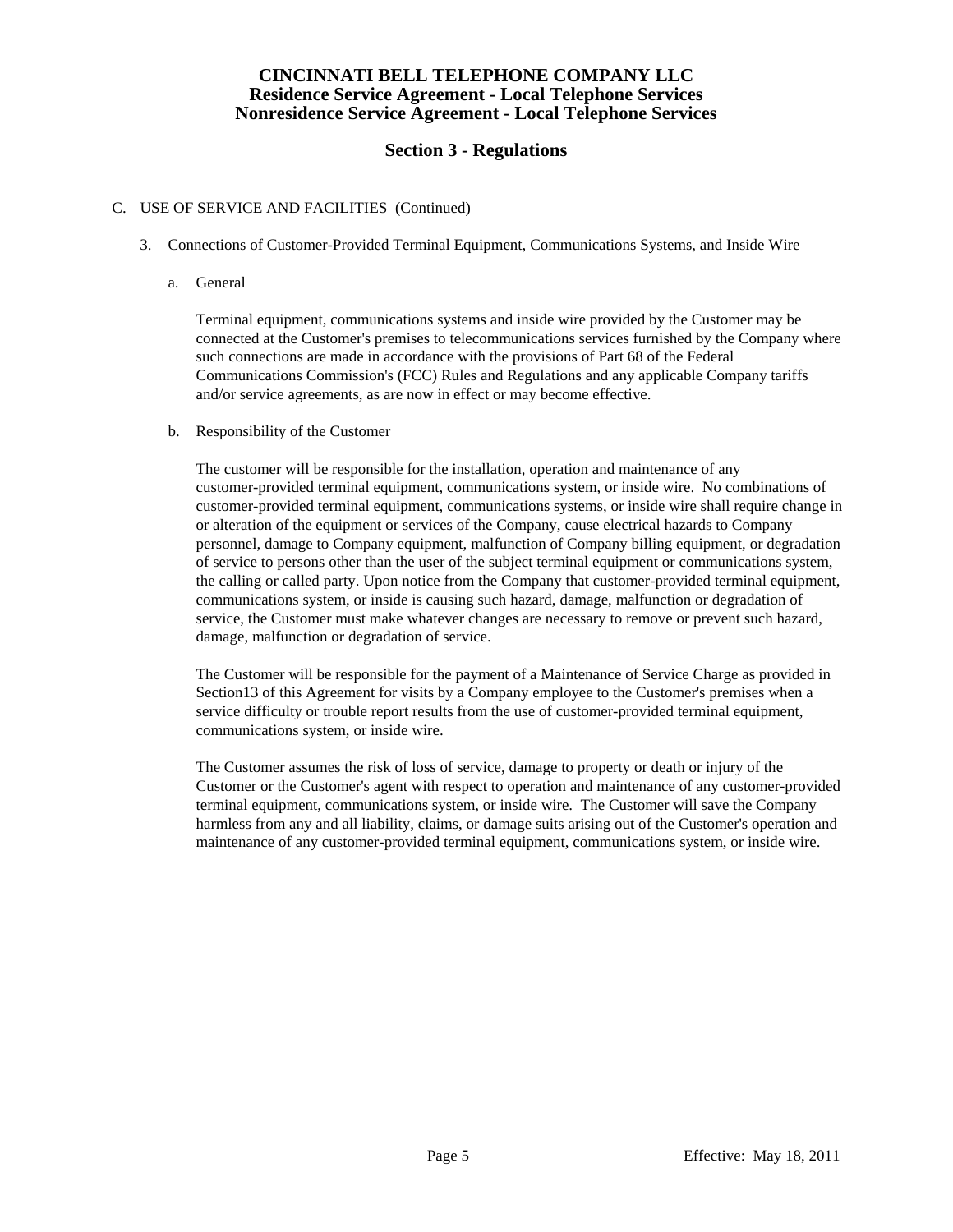# **Section 3 - Regulations**

### C. USE OF SERVICE AND FACILITIES (Continued)

- 3. Connections of Customer-Provided Terminal Equipment, Communications Systems, and Inside Wire (Continued)
	- c. Responsibility of the Company

 Telecommunications services are not represented as adapted to the use of customer-provided terminal equipment or communications systems. Where customer-provided terminal equipment or communications systems are used with telecommunications services, the responsibility of the Company shall be limited to the furnishing of service components suitable for telecommunications services and to the maintenance and operation of service components in a manner proper for such services. Subject to this responsibility the Company will not be responsible for:

 The through transmission of signals generated by the customer-provided terminal equipment or communications systems or for the quality of, or defects in such transmission, or

the reception of signals by customer-provided terminal equipment or communications systems, or

address signaling where such signaling is performed by customer-provided signaling equipment.

 The Company will, at the Customer's request, provide information concerning interface parameters needed to permit customer-provided terminal equipment to operate in a manner compatible with telecommunications services.

 The Company may make changes in its telecommunications services, equipment, operations or procedures, where such action is not inconsistent with Part 68 of the Federal Communications Commission's Rules and Regulations. If such changes can be reasonably expected to render any Customer's terminal equipment or communications system incompatible with telecommunications services, or require modification or alteration of such customer-provided terminal equipment or communications systems, or otherwise materially affect its use or performance, the Customer will be given adequate notice, in writing, to allow the Customer an opportunity to maintain uninterrupted service.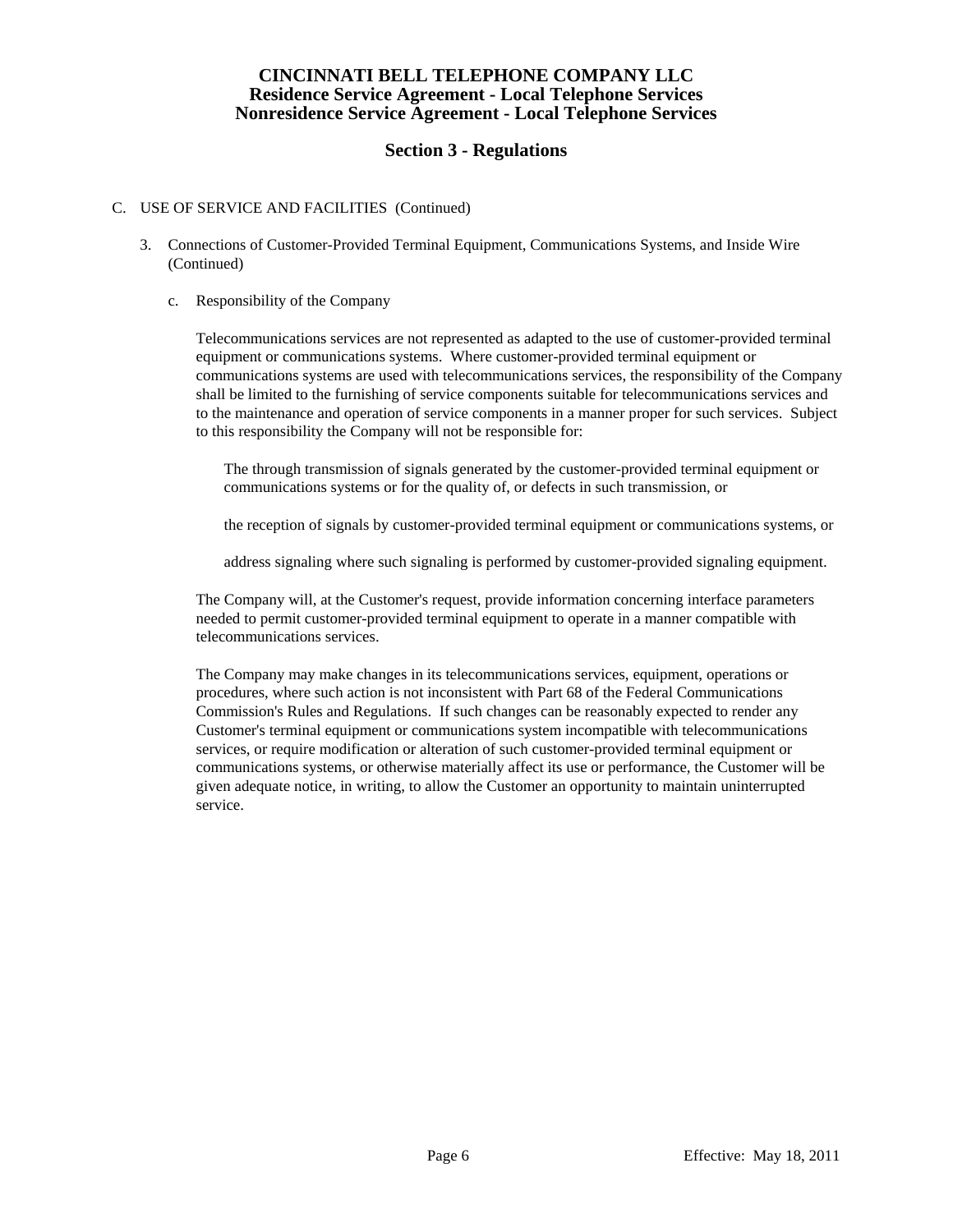# **Section 3 - Regulations**

### C. USE OF SERVICE AND FACILITIES (Continued)

- 3. Connections of Customer-Provided Terminal Equipment, Communications Systems, and Inside Wire (Continued)
	- d. Violation of Regulations

 When any customer-provided terminal equipment or communications system is used with telecommunications services in violation of any of the provisions in this part C.3., the Company will take whatever immediate action is necessary for the protection of the telecommunications network and Company employees, and will promptly notify the Customer of the violation.

 The Customer must discontinue use of the terminal equipment or communications system or correct the violation and must confirm in writing to the Company within 10 days, following the receipt of written notice from the Company, that such use has ceased or that the violation has been corrected. Failure of the Customer to discontinue such use or to correct the violation and to give the required written confirmation to the Company within the time stated above will result in suspension of the Customer's service until the Customer complies with the provisions of the Company's tariffs and/or service agreements.

e. Connection of Grandfathered Communications Systems and Terminal Equipment

 Grandfathered Communications Systems denotes customer-provided communications systems (including their equipment, premises wiring and protective circuitry if any) connected at the Customer's premises that are considered to be grandfathered under Part 68 of the Federal Communications Commission's (FCC) Rules and Regulations. These systems may remain connected for the life of the equipment without registration. Additions and modifications may be made only in accordance with FCC Part 68.

f. Connection of Registered Equipment

 Registered Equipment denotes equipment which complies with and has been approved within the registration provisions of FCC Part 68.

 Customer-provided registered terminal equipment, registered protective circuitry, and registered communications systems may be directly connected at the Customer premises to the telecommunications network, subject to FCC Part 68.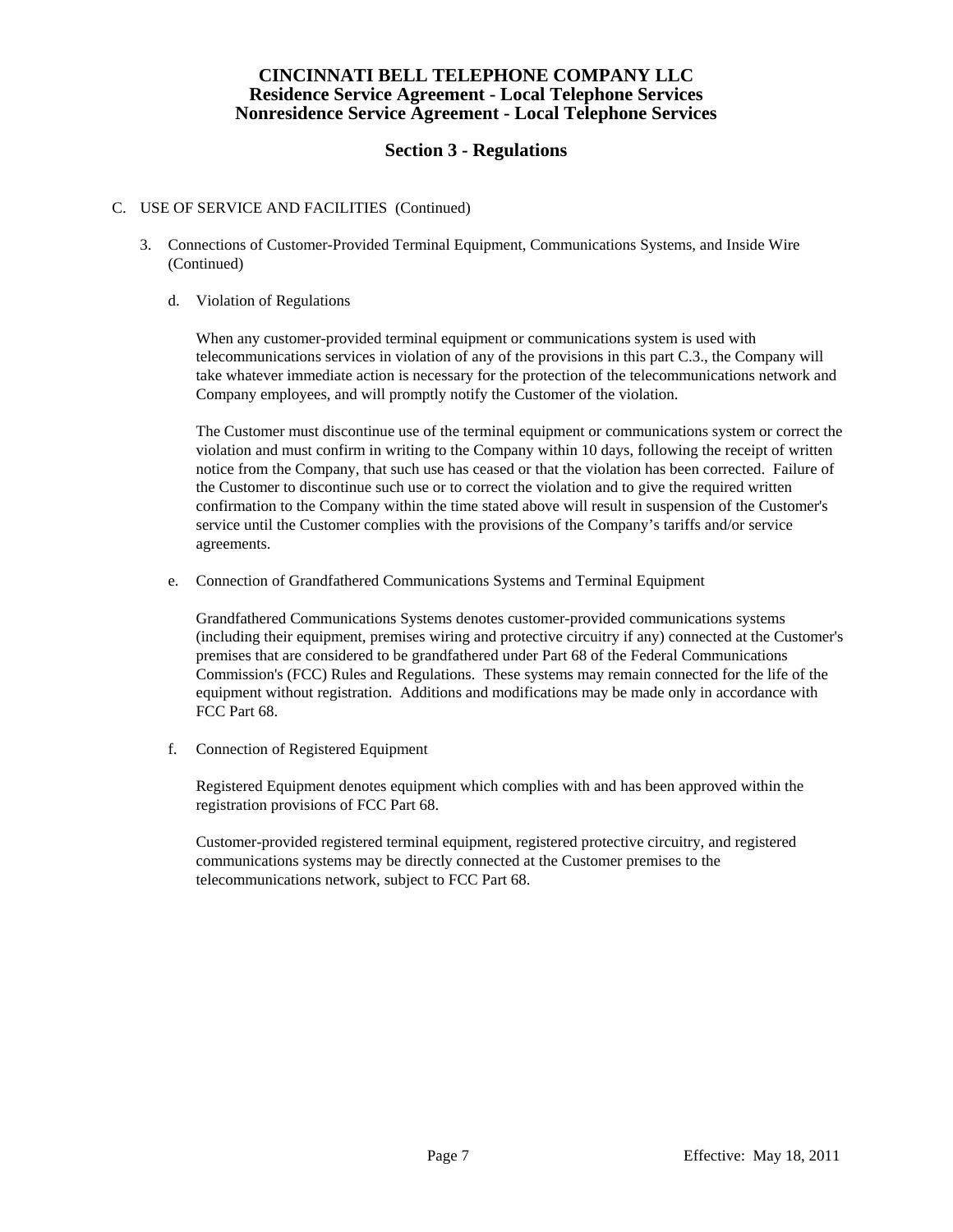# **Section 3 - Regulations**

#### C. USE OF SERVICE AND FACILITIES (Continued)

- 3. Connections of Customer-Provided Terminal Equipment, Communications Systems, and Inside Wire (Continued)
	- g. Premises Wiring Associated With Registered Communications Systems

 Premises wiring is wiring which connects separately-housed equipment entities or system components to one another, or wiring which connects an equipment entity or system component with the telephone network interface or demarcation point not within an equipment housing. All premises wiring, whether fully protected or unprotected, must be installed in compliance with FCC Part 68.

 Customers who intend to connect premises wiring other than fully protected to the telephone network must give advance notice to the Company in accordance with the procedures specified in FCC Part 68 or as otherwise authorized by the Federal Communications Commission.

4. Use of Local Exchange Service

 Local Exchange Service, as distinguished from pay telephone service lines, is furnished only for use by the Customer, the Customer's family, employees or representatives, persons residing in the Customer's household, or guests of the Customer, except as the use of the service may be extended to:

 Patrons, as opposed to tenants, of the customer where the use of the service by the patron is incidental to his patronage of the Customer, provided no charge is made by the Customer for such use.

 Patrons of the customer, and to the public in general, in connection with Automatic Dialing Telephone Units arranged for the origination of calls only to preselected telephone numbers.

 Another party on a different premises, to provide for the answering of calls during the customer's absence. Such a termination is furnished only with the understanding that outward calls are not to be placed from it, and on the condition that use of separate exchange service is available to the other party on the same premises.

 The Company will refuse to install Customer service, or to permit such service to remain on premises where the equipment is located so that the public in general, except as stated in this Part C.4., may make use of the service.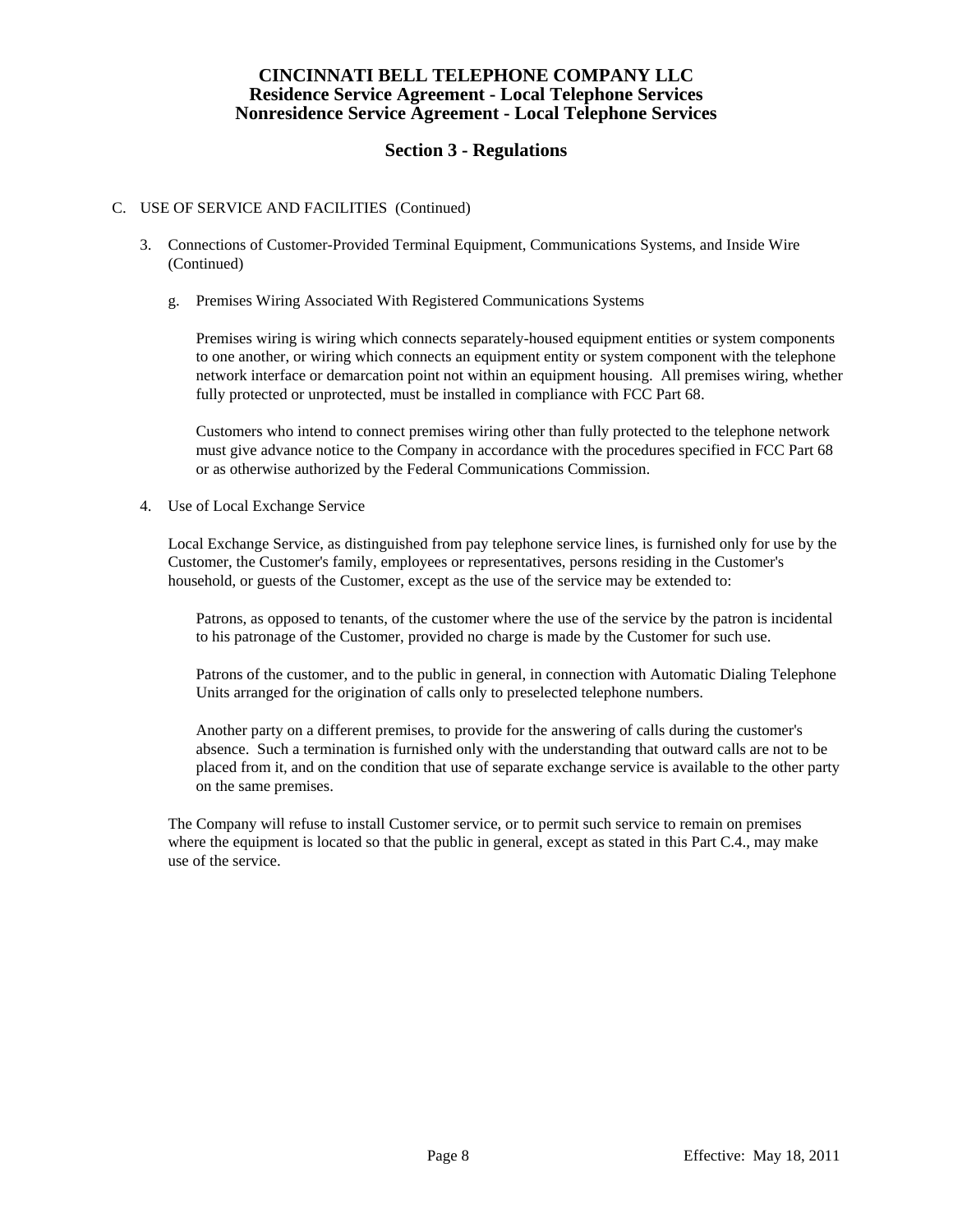# **Section 3 - Regulations**

### D. ESTABLISHMENT AND FURNISHING OF SERVICE

#### 1. Application for Service

 The Company may refuse an application for service if objection is made by or on behalf of any governmental authority to the furnishing of service.

 An application for service becomes a contract upon the establishment of service. Neither the contract nor any rights acquired under it may be assigned or transferred in any manner except as specifically provided for in this Agreement. Requests for additional service, when established, become a part of the original contract, except that each item of additional service is furnished subject to payment of charges for the initial period and/or termination of service as specified in parts E and F of this section. Any change in rates or regulations acts as a modification of all contracts to that extent, subject to Commission notice requirements.

 When an application for service is cancelled by the applicant or a Customer before service is established, the applicant or Customer may be required to reimburse the Company for all expenses, including engineering and construction costs, incurred by the Company as a result of the application before it received notice of cancellation. The amount of reimbursement, however, will not exceed the service, construction, installation, and termination charges that would have been applicable if the service had been established.

 When a request for additions, rearrangement, relocation, or modification of service or equipment is cancelled by a Customer before the work involved has been completed, the Customer may be required to reimburse the Company for all expenses, including engineering and construction costs, incurred by the Company as a result of the request before it received notice of cancellation. The amount of reimbursement, however, shall not exceed the service, construction, installation, and termination charges that would have been applicable if the work involved in complying with the request had been completed.

 If an applicant has an outstanding account with the Company, the Company reserves the right to reject application for service until the amount due has been paid in full.

 A contract for service may be transferred to another individual, partnership, association, or corporation. No billing adjustment previously furnished is made, and the new Customer must assume all outstanding indebtedness of the original Customer. A Change of Lessee charge may apply to service transferred in accordance with these provisions.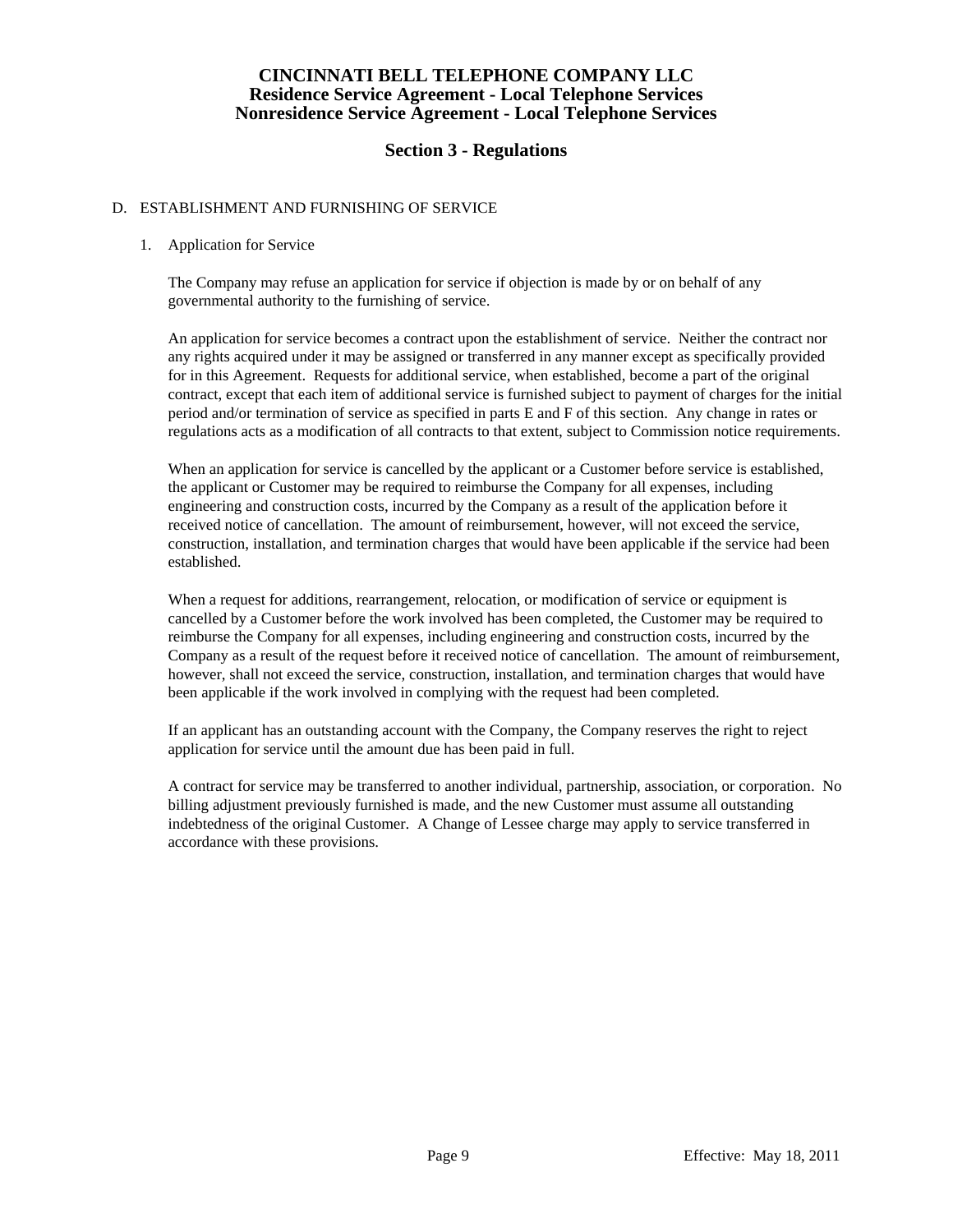# **Section 3 - Regulations**

### D. ESTABLISHMENT AND FURNISHING OF SERVICE (Continued)

#### 2. Initial Service Period

 The initial service period for all service and facilities is one month on the same continuous property, except for Directory Listings or as otherwise specified this Agreement. If a Directory Listing appears or will appear in the directory, the initial service period is the directory period. Each directory period is considered a separate initial service period.

 A move to a different continuous property is charged for as new installation of service. A new initial period applies at the new location and a termination charge, as specified in Part D.3. of this section, applies at the old location if the move occurs prior to the expiration of the initial service period.

#### 3. Termination of Service

 Termination of service may be arranged for, prior to the expiration of the initial service period, when notice is given to the Company five days in advance, and upon agreement to pay all charges due for service furnished plus any termination charge. In the event a portion of an installation is discontinued, the application of termination charges will be based on the premise that the items of equipment discontinued were the last such items installed.

 The service period is not terminated when service and facilities are relocated within the same continuous property, and the Customer pays the charges specified for this type of relocation.

Application of termination charges is as follows:

a. Service for Which the Initial Service Period is One Month

Charges due for the unexpired portion of the initial service period.

b. Directory Listings

 If a listing for the listed party does not and will not appear in the directory, service may be terminated at any time without termination charge subject to a minimum charge for one month. If a listing for the listed party appears or will appear in the directory, the termination charge equals the charges due to the end of the directory period; except that in the following cases service may be terminated without termination charge, subject to a minimum charge for one month.

- 1. The main service is terminated.
- 2. The listed party becomes a local telephone service Customer.
- 3. Death of the listed party.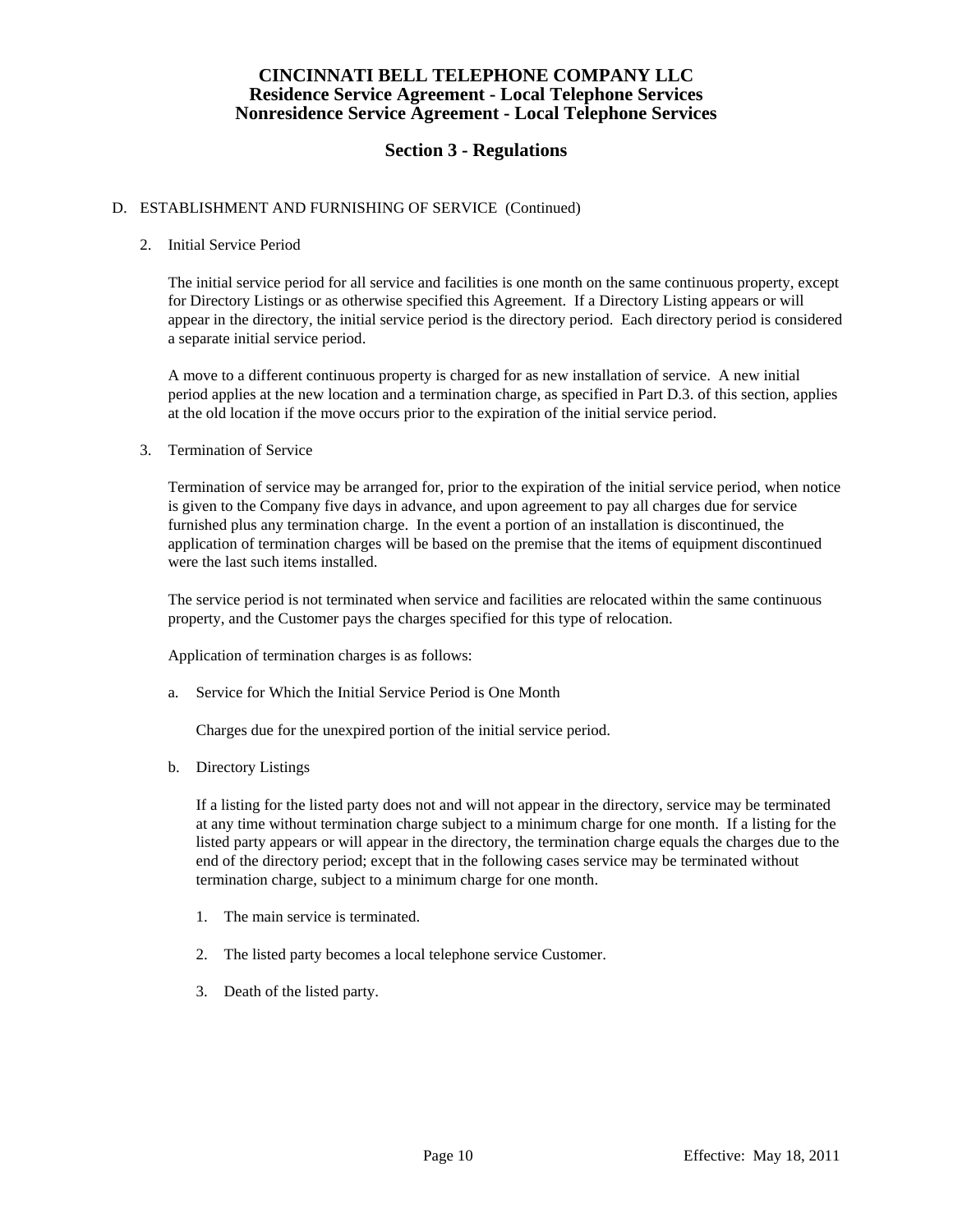# **Section 3 - Regulations**

## D. ESTABLISHMENT AND FURNISHING OF SERVICE (Continued)

4. Application of Nonresidence and Residence Rates

 Although the location of a Customer's telephone service or the type of directory listing desired may in most cases serve as a satisfactory basis for determining whether nonresidence or residence rates apply, final determination will be based on the criteria in this part D.4.

a. Nonresidence Rates

 Telephone service is classified and charged for as nonresidence when a nonresidence listing is furnished. Telephone service is also classified and charged for as nonresidence when:

- 1. The service is:
	- a. Used regularly in the pursuit of monetary gain from an occupation, commercial activity, or industrial effort; or
	- b. Used primarily in conjunction with a nonprofit activity of a service, organizational, professional, institutional, or charitable nature; or
	- c. Advertised regularly for the purpose of soliciting calls to the Customer's telephone number;

### and

- 2. The customer is not:
	- a. A Customer of other nonresidence telephone service used in the principal conduct of the activity in which the Customer is engaged; or
	- b. An employee or a representative of a Customer to other nonresidence telephone service used in the principal conduct of the activity in which the customer is engaged.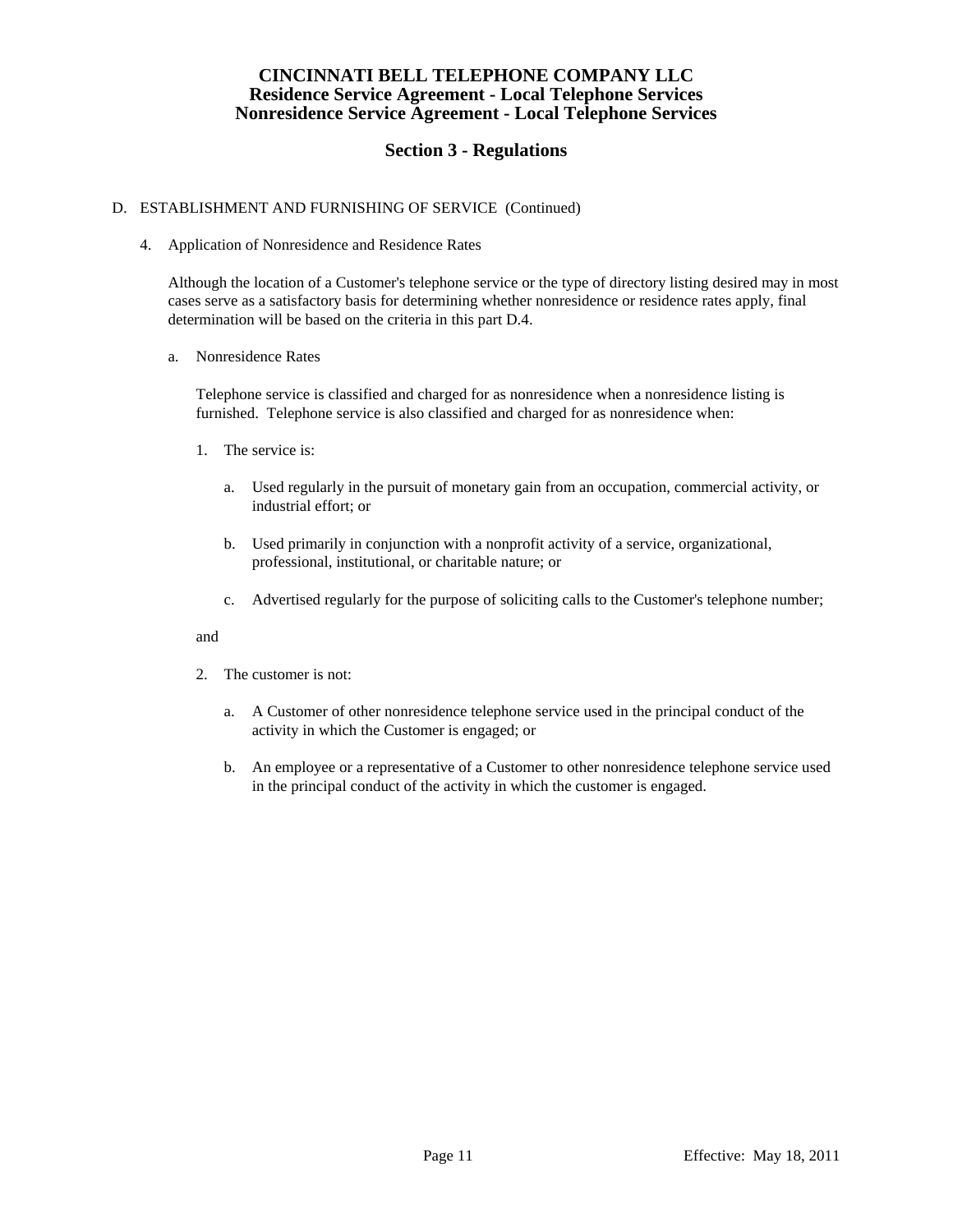# **Section 3 - Regulations**

### D. ESTABLISHMENT AND FURNISHING OF SERVICE (Continued)

- 4. Application of Nonresidence and Residence Rates (Continued)
	- b. Residence Rates

 Telephone service is classified and charged for as residence at all residences when the conditions requiring a nonresidence classification as set forth in Part D.4.a. preceding are not present.

 Telephone service is also classified and charged for as residence when furnished at any location as an access to a repeater control and/or autopatch facility of a bona fide amateur radio operator, organization, or society duly licensed as a primary station by the Federal Communications Commission as an amateur radio station pursuant to FCC Part 97. The Company may request a copy of the amateur radio station license prior to the installation of service.

 When it is determined that a residence service Customer is using the service in such a manner that it should be classified and charged for as nonresidence service under the above provisions, the Company will reclassify the service of the Customer to nonresidence and bill the Customer the appropriate nonresidence rates. In the event the Customer refuses to pay the applicable nonresidence rates, the Company may temporarily deny or discontinue the service under the provisions of this Agreement applicable to payment for service.

5. Conversion of Nonresidence Service to Residence

 Purchase of local residential service for use or resale as nonresidence service is prohibited. The Company may limit conversions of nonresidence service to residence in accordance with this restriction. A nonrecurring charge applies to service converted from nonresidence to residence, or vice versa.

6. Flat Rate and Measured Service Combinations

 Combinations of Flat Rate and Measured Services are not furnished on the same continuous property, except where the two services are used for separate purposes and are not used to supplement each other.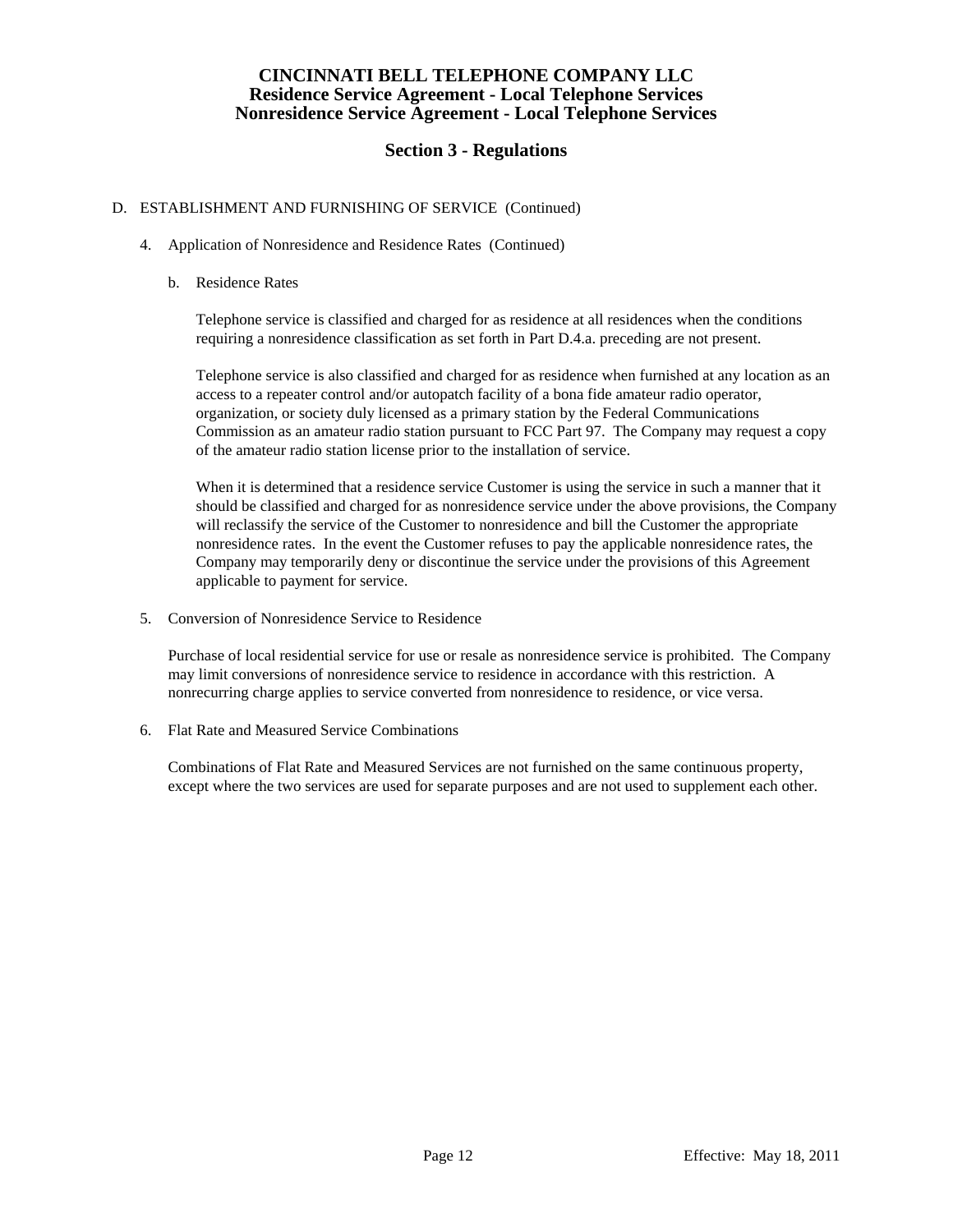# **Section 3 - Regulations**

### D. ESTABLISHMENT AND FURNISHING OF SERVICE (Continued)

## 7. Telephone Numbers

 The Company will administer telephone numbers in keeping with the rules and requirements of this Commission and the Federal Communications Commission and in accordance with the procedures established by the North American Numbering Plan Administrator (NANPA) and the Number Pooling Administrator. The Customer has no property right in the telephone number which is assigned by the Company, or any right to continuance of service through any particular central office, and the Company reserves the right to change the telephone number or the central office designation, or both, of a Customer whenever it deems it necessary to do so in the conduct of its business and the number change is technically unavoidable.

### 8. Advance Payments

 Advance payment may be required for extraordinary expenses, including, but not limited to, special construction costs associated with a particular service installation.

### 9. Deposits

 The Company may, in order to safeguard its interests, require an applicant or a customer to make a suitable deposit to be held by the Company as a guarantee of the payment of charges. The fact that a deposit has been made in no way relieves the applicant or Customer from complying with the Company's regulations concerning advance payments and the prompt payment of bills on presentation. When the contract is terminated, the amount of the deposit and any accrued interest as required by law is credited to the Customer's account and any credit balance which may remain is refunded. The Company will review annually each active account for which a deposit is being held and will refund the deposit plus accrued interest as required by law for qualified Customers in the form of a check or credit.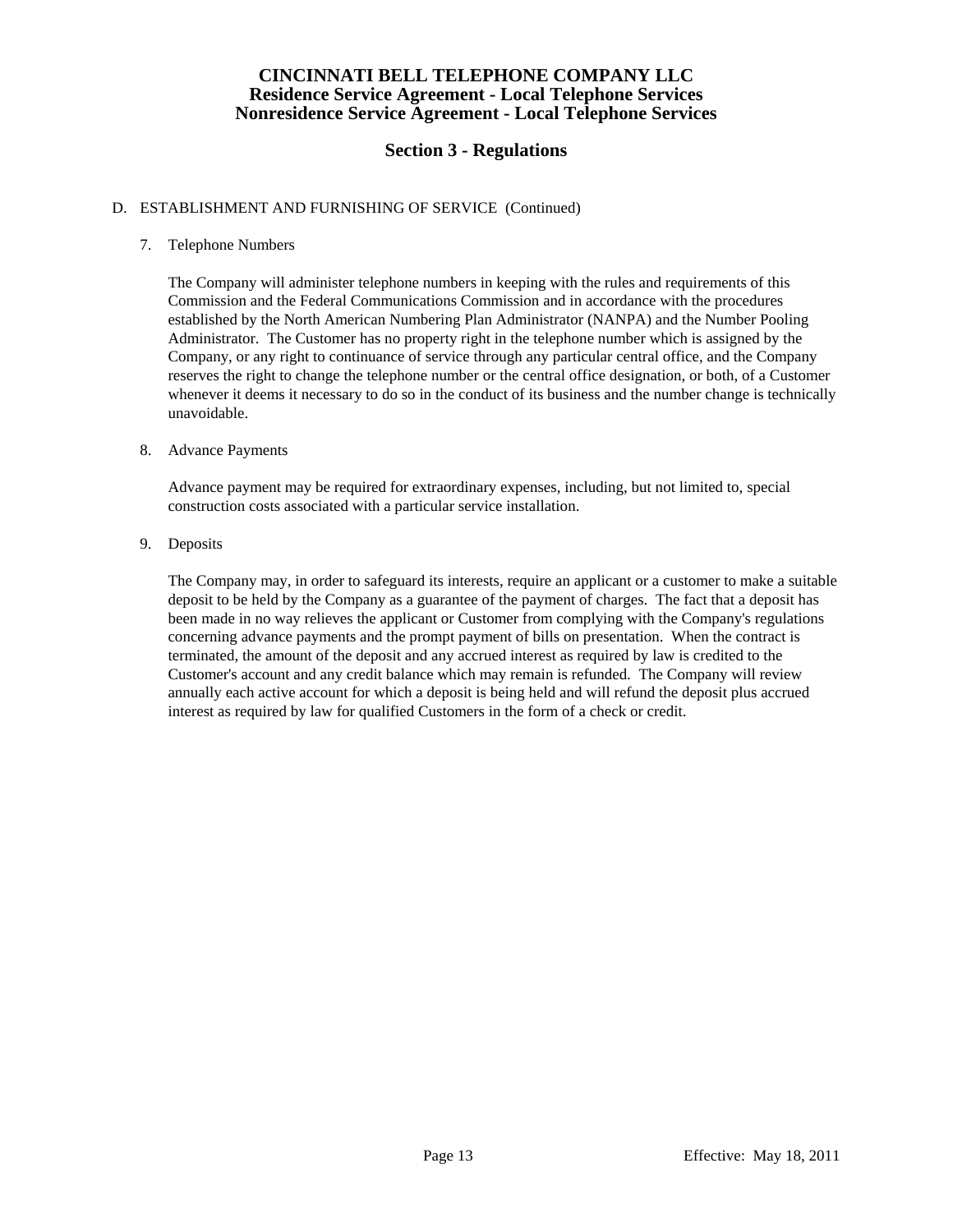# **Section 3 - Regulations**

### D. ESTABLISHMENT AND FURNISHING OF SERVICE (Continued)

#### 10. Payment for Service

 Bills are rendered monthly and include charges for local service for the current service month and any applicable usage charges.

 A Customer's bill will not be due earlier than 21 days from the bill date printed on the bill. If the bill is not paid by the due date, it then becomes past due. The Customer is responsible for payment monthly, and in accordance with the 21 day provision for payment, of all charges for facilities and services furnished the Customer, including charges for services originated or charges accepted at such facilities.

 Prior written notice will be given if service is to be temporarily denied or the contract terminated for the non-payment of any sum due in accordance with Part D.11. following. Service will not be denied prior to seven days from the postmark on the notice.

 All service provided to the same Customer, regardless of the tariff and/or service agreement under which the service is provided, is considered one service for payment purposes. All service may be disconnected for non-payment even though payment is current for service provided under one or more tariffs or service agreements.

 A Customer who orders service or equipment installations, moves, or changes prior to the date of any increase in the one time charge applicable to such work will be subject to the one time charge in effect at the time the Customer's order was received by the Company, provided the work is completed within the Company's normal installation interval in effect at the time the order was placed. However, if subsequent to the effective date of the increase in the one time charge, the completion of such work is delayed beyond the Company's normal installation interval and the delay is not caused by the Company, the Customer will then be subject to the one time charge in effect at the time the work is completed by the Company.

 Customers who do not pay for service in accordance with this section may be assessed a Late Payment Fee and/or a Returned Check Charge pursuant to Section 13 of this Agreement.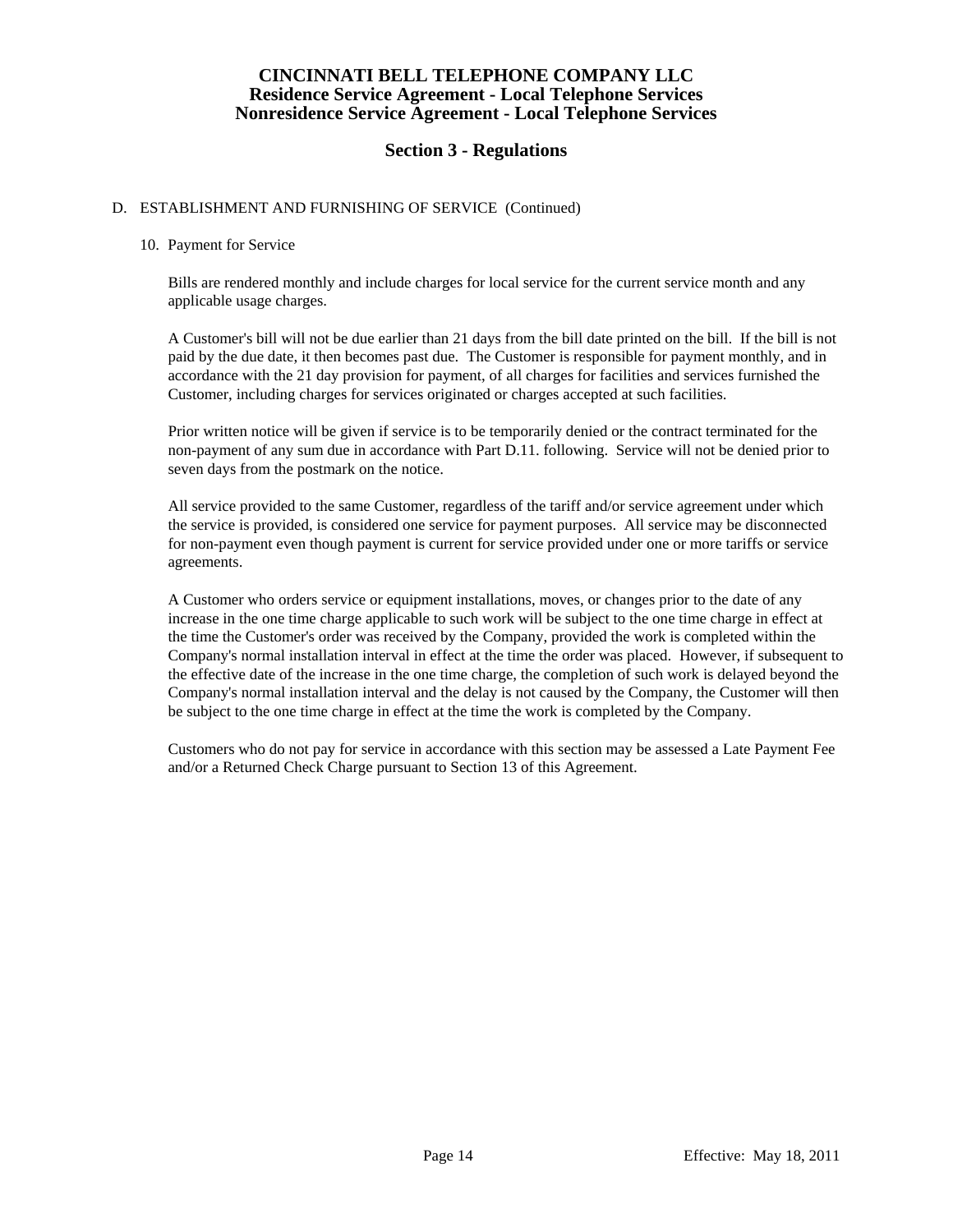# **Section 3 - Regulations**

### D. ESTABLISHMENT AND FURNISHING OF SERVICE (Continued)

#### 11. Denial or Disconnection of Service

Service may be disconnected or refused when any of the following conditions exist:

 Violation of or noncompliance with the PUCO's regulations governing service supplied by the Company;

Failure to comply with municipal ordinances or other laws pertaining to telecommunications services;

Refusal by the Customer to permit the Company necessary access to its facilities or equipment;

Failure to establish credit or make a deposit, when requested, for initial, current, or additional service;

 When an emergency may threaten the health or safety of a person, a surrounding area, or the Company's distribution system;

 A Customer uses telecommunications equipment in such a manner as to adversely affect the Company's equipment, its service to others, or the safety of the Company's employees or customers;

A Customer's tampering with any facilities or equipment furnished and owned by the Company;

Violation of or noncompliance with the Company's rules, this Agreement, or the Company's tariffs.

 The Company will provide advance notice before service is refused, temporarily denied, or disconnected except where the Customer tampers with the Company's equipment, the use or misuse of the Company's service and/or equipment adversely affects service to other customers, or to mitigate or avoid a safety hazard.

 If residence Customer demonstrates that disconnection of service would be especially dangerous to the health of the Customer or a member of the Customer's household, the Company will consider this circumstance when offering extended payment arrangements to avoid disconnection. Payment arrangements will be offered regardless of the credit class of the Customer.

 The Company, under these provisions, may either temporarily deny service or terminate the contract without incurring any liability. The Company will provide Warm Line service in accordance with 4901:1-6-13 O.R.C., as this regulation exists or may subsequently change, to all customers whose service is temporarily denied for nonpayment.

 Customers whose service is temporarily denied may be assessed a Restoral of Service Charge as shown in Section 13 of this Agreement.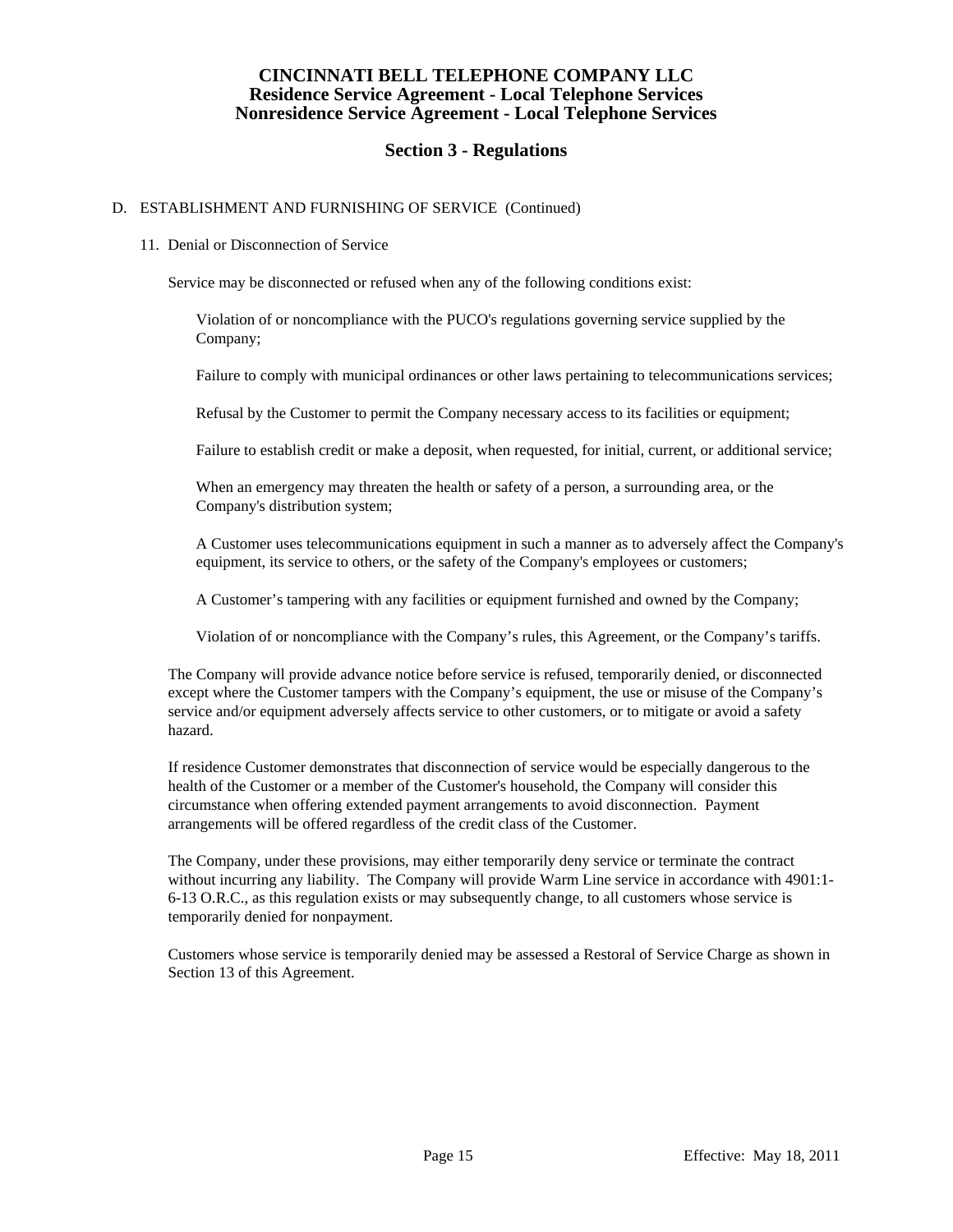# **Section 3 - Regulations**

### D. ESTABLISHMENT AND FURNISHING OF SERVICE (Continued)

#### 11. Denial or Disconnection of Service (Continued)

 The Company reserves the right to discontinue or refuse service because of abuse or fraudulent use of service. Abuse or fraudulent use of service includes the use of service or facilities of the Company to transmit a message or to locate a person or otherwise to give or obtain information without payment, or violation of any law or regulation pertaining to telecommunications service.

Service may not be refused, denied or disconnected for any of the following reasons:

 Delinquency in payment for service by a previous occupant at the premises to be served, other than a current member of the same household;

Failure to pay for a class of service different from that being provided to the location of the account;

 Failure to pay any amount which, according to established payment dispute and resolution procedures, is in bona fide dispute;

 The Company acting on its own behalf as a toll provider or on the behalf of any toll provider, subject to billing and collection agreements, may block a Customer's access to the toll provider for the nonpayment of toll charges. Call Blocking will be administered in accordance with the terms and conditions specified in Section 19 of this Agreement. The Company may universally block access to toll as long as the blocked Customer is not denied the right to elect, through a presubscribed interexchange change (PIC) mechanism, any subsequent toll service provider that is willing to provide such service.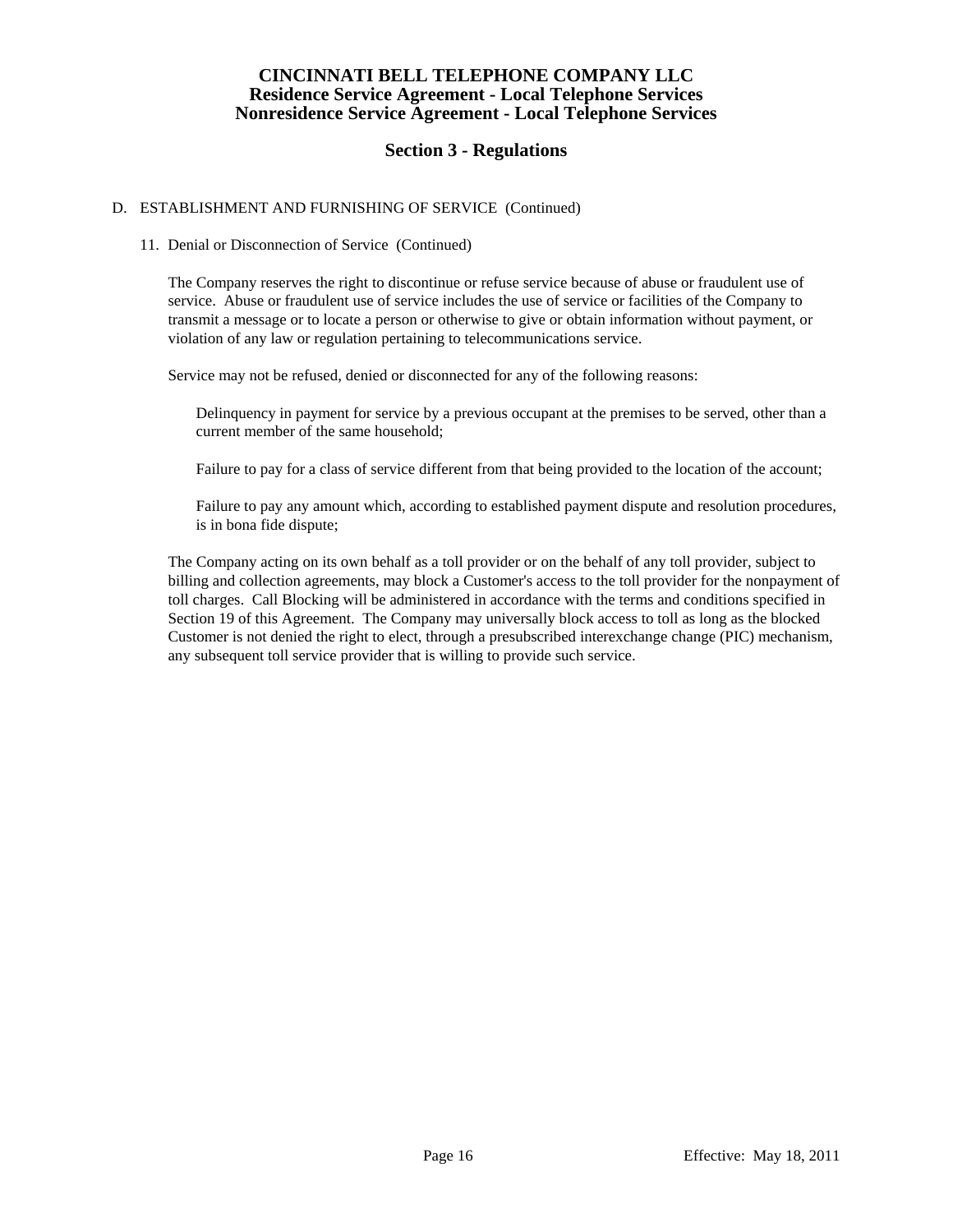# **Section 3 - Regulations**

### D. ESTABLISHMENT AND FURNISHING OF SERVICE (Continued)

#### 12. Toll Limitation

 Toll Limitation limits a Customer to eight hundred (800) minutes of unpaid toll usage. The 800 minutes of toll usage consists of all toll usage that is provided by the Company or any other toll provider for whom the Company provides billing service, and is based on actual, current unpaid usage, not just usage that has already appeared on the Customer's bill.

 When a Customer reaches a threshold limit of toll minutes, a message will be played to the Customer when the Customer attempts to place the next toll call. This message will state that the Customer has reached a threshold number of minutes and has only a certain number of available minutes before Toll Limitation is activated on the account. Additionally, the Customer will be directed to contact the Company if the Customer has any questions.

 The Customer will be blocked from initiating toll calls after hanging up on any call that carries the Customer past 800 minutes of accumulated unpaid toll minutes. Upon reaching the 800 minute limit, if the Customer is presubscribed to any toll carrier for which the Company is the primary billing agent for  $1+$ calling, the Customer will have both 1+ calling and dial around capabilities blocked. If the Customer's presubscribed carrier is not a carrier for which the Company is the primary billing agent for  $1+$  calling, then only the Customer's dial around access will be blocked. Once blocked, the Customer will not be able to begin making toll calls again until the Customer has paid the full amount of toll charges owed.

 Access to local calling, emergency services (911) and "800" numbers will not be effected by this restriction. Customers attempting to access restricted services, i.e. toll, will be automatically routed to either a recorded announcement or a customer service representative for information regarding service restoration.

 Customers may request this service as a means of limiting their toll or the Company may implement Toll Limitation on its own in order to limit its risk in regard to uncollectible accounts. The Company will inform a Customer when placing an order for service if the Customer is being placed on Toll Limitation. When a Customer is placed on Toll Limitation, the Company will send a letter to the Customer outlining the specifics of Toll Limitation.

 Toll Limitation does not preclude requiring a deposit for toll service. Customers who are to be placed on Toll Limitation may be required to pay a deposit depending on their credit history. Deposits will be based upon a minimum of 800 minutes of usage per month or upon the terms and conditions established by the toll provider.